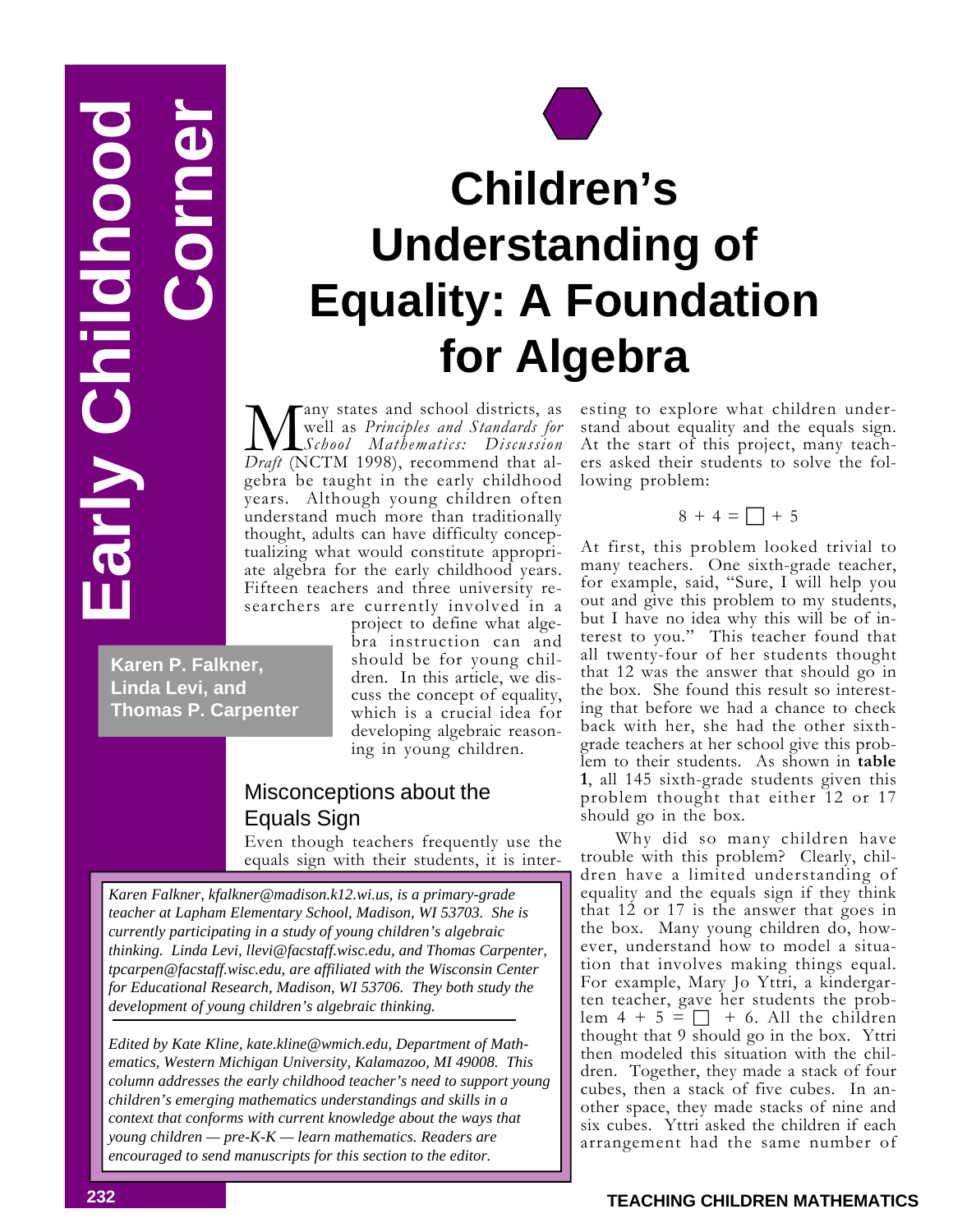cubes. The children knew that the groupings did not have the same number of cubes and were able to tell her which one had more. Several children were able to tell the teacher how they could make both groupings have the same number of cubes. Even after doing this activity, however, the children still thought that 9 should go in the box in the equation.

This incident surprised Yttri and the researchers. We had assumed that kindergarten children would have little experience with the equals sign and would not yet have formed the misconceptions about equality demonstrated by older children. Even kindergarten children, however, appear to have enduring misconceptions about the meaning of the equals sign that are not eliminated with one or two examples or a simple explanation. This incident also illustrates that children as young as kindergarten age may have an appropriate understanding of equality relations involving collections of objects but have difficulty relating this understanding to symbolic representations involving the equals sign. A concerted effort over an extended period of time is required to establish appropriate notions of equality. Teachers should also be concerned about children's conceptions of equality as soon as symbols for representing number operations are introduced. Otherwise, misconceptions about equality can become more firmly entrenched. (See "About the Mathematics" on p. 234.)

As Behr, Erlwanger, and Nichols (1975); Erlwanger and Berlanger (1983); and Anenz-Ludlow and Walgamuth (1998) have documented, children in the elementary grades generally think that the equals sign means that they should carry out the calculation that precedes it and that the number after the equals sign is the answer to the calculation. Elementary school children generally do not see the equals sign as a symbol that expresses the relationship "is the same as."

Not much variety is evident in how the equals sign is typically used in the el-

ementary school. Usually, the equals sign comes at the end of an equation and only one number comes after it. With number sentences, such as  $4 + 6 = 10$  or  $67 - 10 - 3$ = 54, the children are correct to think of the equals sign as a signal to compute.

## First and Second Grades

Karen Falkner is currently teaching a first– and second–grade class. Children typically stay in the class for two years. The remainder of this article shows how the children in this class have progressed in their understanding of equality over the past year-and-a-half.

For some time, solving story problems has been an integral part of mathematics instruction in Falkner's class. Students are regularly asked to write number sentences that show how they solved story problems. Falkner expected her students to be successful, therefore, when she first asked them to solve the number sentence  $8 + 4 = \square + 5$ . To her surprise, the students answered the problem just as research indicated that they would. Most put 12 in the box, and some extended the sentence by adding  $= 17$ . The discussion that followed was interesting. Most said that 12 should go in the box because "eight plus four equals twelve." The following excerpt illustrates the class discussion that took place after students had worked on the problem.

*Falkner.* Is  $8 + 4$  the same as  $12 + 5$ ? *Anna*. No

*Falkner*. Then why did you put 12 in the box?

*Anna*. Because 8 + 4 equals 12. See? [Counting on her fingers] It's  $8,9,10,11,12$ . [Many children nod their heads in agreement.]

*Falkner*. Did anyone get another answer?

*Adam*. It is 7.

*Falkner*. Why?

*Adam*. Because you have to have the same amount on each side of the equals

| $\overline{\phantom{0}}$ | Percent of children offering various solutions to $8 + 4 = \square + 5$ |    |    |    |                  |              |                  |
|--------------------------|-------------------------------------------------------------------------|----|----|----|------------------|--------------|------------------|
|                          | <b>Answers Given</b>                                                    |    |    |    |                  |              | <b>Number of</b> |
|                          | Grade                                                                   |    | 12 | 17 | <b>12 and 17</b> | <b>Other</b> | <b>Children</b>  |
|                          |                                                                         |    | 79 |    |                  | 14           | 42               |
|                          | 1 and $21$                                                              | 6  | 54 | 20 |                  | 20           | 84               |
|                          |                                                                         | 6  | 55 | 10 | 14               | 15           | 174              |
|                          | 3                                                                       | 10 | 60 | 20 | 5                | 5            | 208              |
|                          |                                                                         |    | 9  | 44 | 30               |              | 57               |
|                          | 5                                                                       |    | 48 | 45 |                  |              | 42               |
|                          | 6                                                                       |    | 84 | 14 |                  |              | 145              |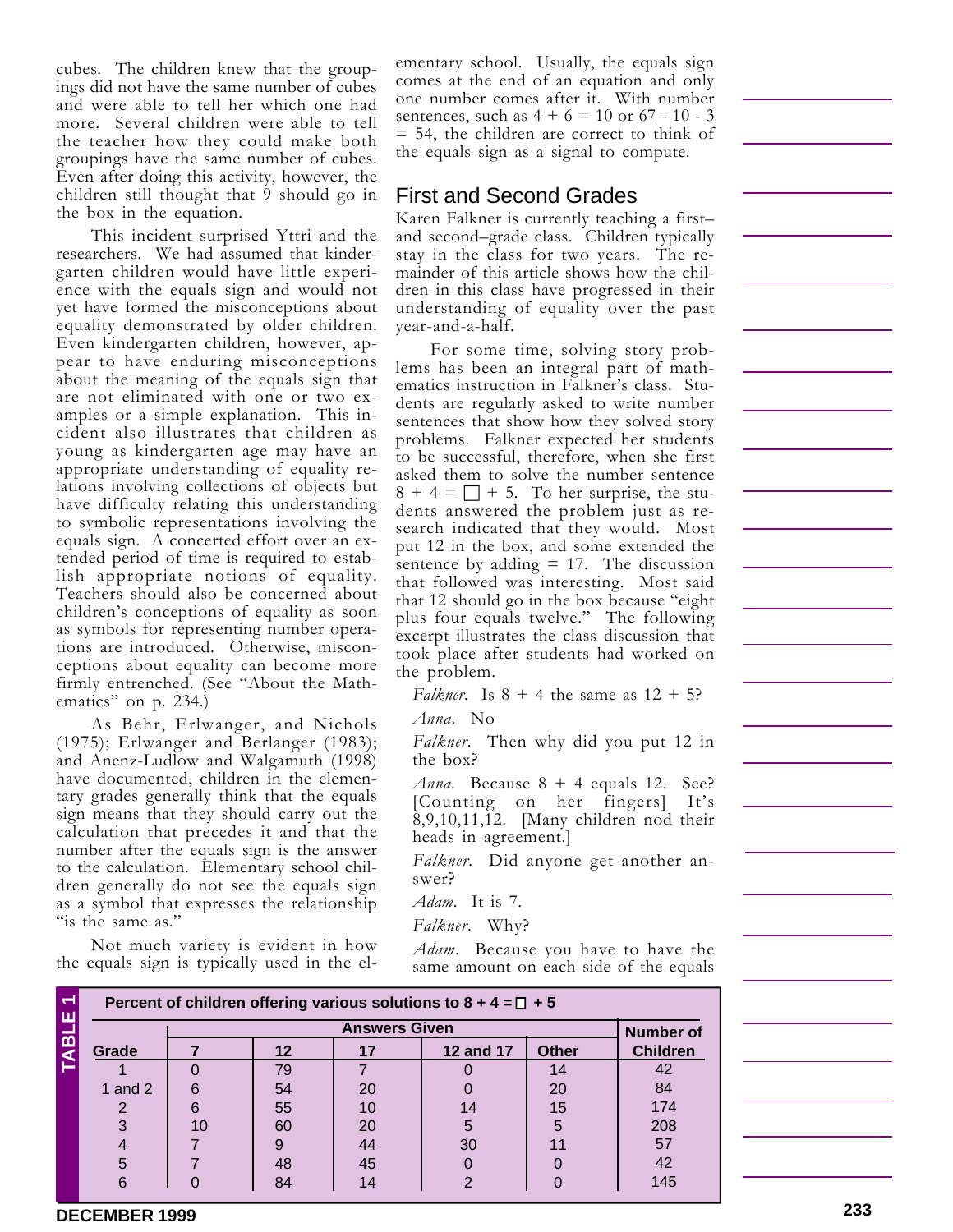sign. That's what the equals sign means.

*Falkner*. I see. Adam, would you say that again?

[*Adam* repeats his explanation. Other children, considering Adam a class leader, listen attentively.]

*Falkner*. [Gesturing at the number sentence on the chalkboard.] So, Adam, you say that the equals sign means that however much something is on one side of the equals sign, the same amount has to be on the other side of the equals sign. [Looking at the rest of the class] What do you think about what Adam said?

*Anna*. Yes, but it has to be 12, because that is what  $8 + 4$  equals.

*Dan*. No, Adam is right. Whatever is on one side of the equals sign has to equal what is on the other side: 8  $+ 4 = 12$  and  $7 + 5 = 12$ , so 7 goes in the box.

The class wrestled with this problem for some time. The equals sign is a convention, the symbol chosen by mathematicians to represent the notion of equality. Because no logical reason exists that the equals sign does not mean "compute," Falkner thought that it was appropriate to tell the class that she agreed with Adam and Dan. Telling the class what the equals sign meant was not, however, sufficient for many children to be able to adopt the standard use of the sign.

Falkner then chose to develop her students' understanding of the equals sign through discussion of true and false number sentences; this discussion builds on the work of Robert Davis (1964). Falkner presented number sentences, similar to the following, to her students and asked whether the number sentences were true or false.

$$
4 + 5 = 9
$$
  
\n $8 + 2 = 10 + 4$   
\n $7 + 4 = 15 - 4$   
\n $8 = 8$ 

The children's reactions were interesting. All agreed that the first sentence was true and that the second was false. They could prove these assertions by a number of means. They were less sure about the remaining sentences.

*Falkner*. What about this sentence?  $7 = 3$ + 4. Is it true or false? [Lots of squirming around, distressed faces, and muttering from the class.]

*Gretchen.* Yes,  $3 + 4$  does equal 7.

*Ned*. But the sentence is wrong.

*Anna*. It's backward.

*Falkner*. But Adam has told us that the equals sign means that the quantity on each side of it has to be equal. Is that true here?

*Anna*. Yes, but it's the wrong way.

*Falkner*. Let's try this. [She models the problem, giving one child seven Unifix

#### **About the Mathematics**

Children must understand that equality is a relationship that expresses the idea that two mathematical expressions hold the same value. It is important for children to understand this idea for two reasons. First, children need this understanding to think about relationships expressed by number sentences. For example, the number sentence  $7 + 8$  $= 7 + 7 + 1$  expresses a mathematical relationship that is central to arithmetic. When a child says, "I don't remember what 7 plus 8 is, but I do know that 7 plus 7 is 14 and then 1 more would make 15," he or she is explaining a very important relationship that is expressed by that number sentence. Children who understand equality will have a way of representing such arithmetic ideas; thus they will be able to communicate and further reflect on these ideas. A child who has many opportunities to express and reflect on such number sentences as  $17 - 9 = 17 - 10$ + 1 might be able to use the same mathematical principle to solve more difficult problems, such as 45  $-18$ , by expressing 45 - 18 = 45 - 20 + 2. This example shows the advantages of integrating the teaching of arithmetic with the teaching of algebra. By doing so, teachers can help children increase their understanding of arithmetic at the same time that they learn algebraic concepts.

A second reason that understanding equality as a relationship is important is that a lack of such understanding is one of the major stumbling blocks for students when they move from arithmetic to algebra (Kieran 1981; Matz 1982). Consider, for example, the equation  $4x + 27 = 87$ . How do you start solving this equation? Your first step probably involves subtracting 27 from 87. Why may we do so? We may do so because we subtract 27 from *both sides* of the equation. If the equals sign signifies a relationship between two expressions, it makes sense that if two quantities are equal, then 27 less of the first quantity must equal 27 less of the second quantity. What about children who think that the equals sign means that they should do something? What chance do they have of being able to understand the reason that subtracting 27 from both sides of an equation maintains the equality relationship? These students can only try to memorize a series of rules for solving equations. Because such rules are not embedded in understanding, students are highly likely to remember them incorrectly and not be able to apply them flexibly. For these reasons, children must understand that equality is a relationship rather than a signal to do something.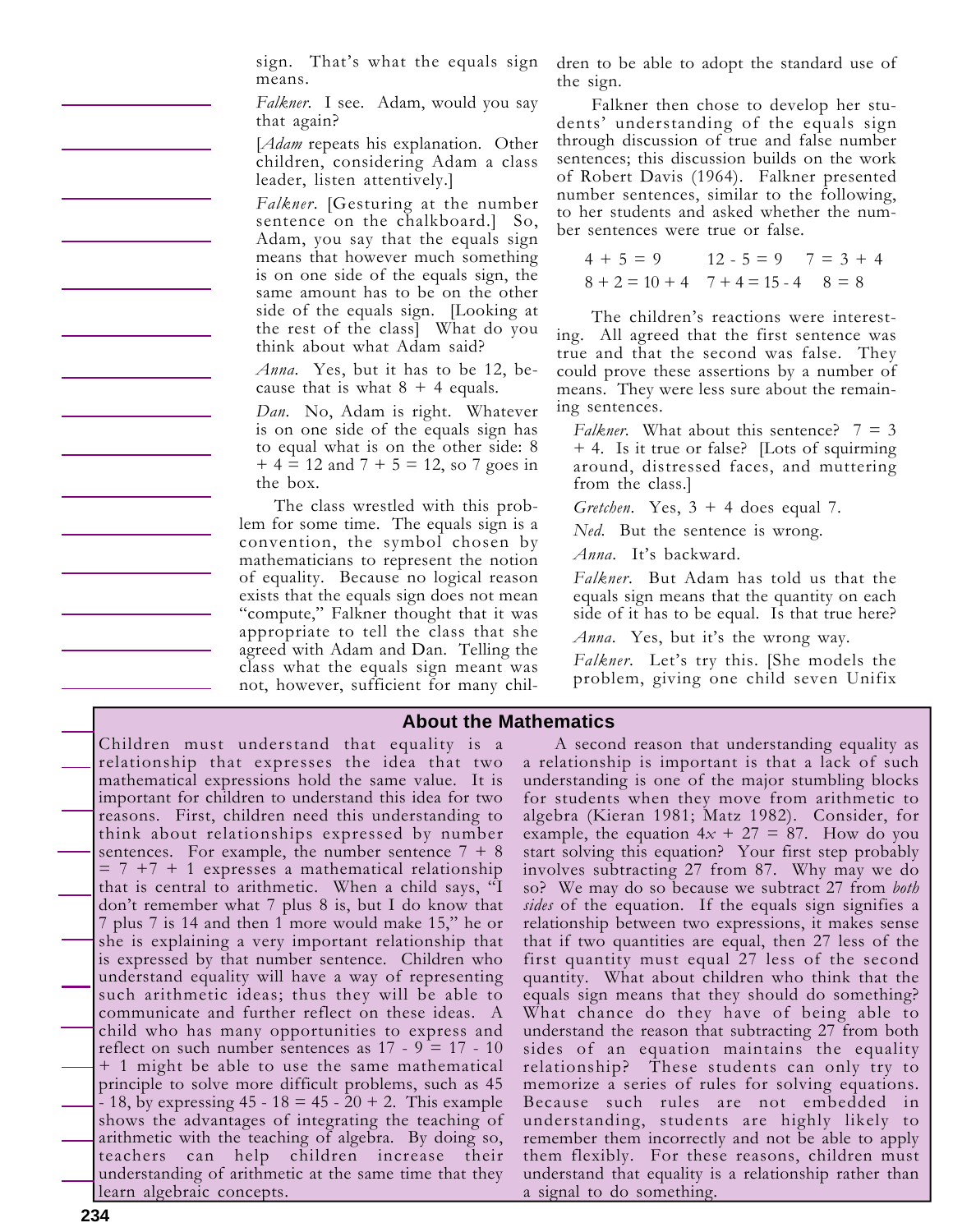cubes in a stack and asking him to stand on one side of her. She gives another child a stack of four Unifix cubes for one hand and a stack of three for the other hand. That child stands on the other side of her.] Now, do these two children have the same number of cubes?

*Class*. Yes.

*Falkner*. Does it make any difference which side of me they stand on? [She asks them to change places, which they do.]

*Class*. No, but….

As you can imagine, the fourth number sentence caused confusion for many children. Some children thought the number sentence was true because  $8 + 2$  does equal 10. Children who had a firm understanding of equality were able to explain that this number sentence was not true because 8 + 2 is 10 and  $10 + 4$  is 14 and 10 is not the same as 14.

When Falkner came to the final sentence,  $8 = 8$ , the class was quite disturbed. Anna spoke for the students when she said, "Well, yes, eight equals eight, but you just shouldn't write it that way." In the few remaining weeks of school, Falkner continued to give problems to her students with the equals sign in various locations.

## The Next Year

In the fall, Falkner posed the same problem,  $8 + 4 = \square + 5$ , to her class. A few, but not all, of the children who had been in the room the previous spring correctly solved the problem. Many new first graders proudly put 12 in the box; others looked at the sentence in confusion and asked for help. A discussion similar to the one in the spring ensued. This time, however, a few children understood the notion of equality and enthusiastically explained why the number 7 belonged in the box. Lillie gave the most spirited explanation. "The equals sign means that it has to be even. The amount has to be the same on each side of the equals sign. [Gesturing with her hands] It is just like a teeter-totter. It has to be level."

This class discussion was the first of several about similar open number sentences. Each discussion had its doubters, as well as children who once again explained the idea that each side of the equals sign had to "equal" the same amount. As Falkner listened to the discussions, noted who was talking, and looked at facial expressions, it appeared that the children were beginning to grasp this notion of equality but that the concept was not easily or quickly understood. Falkner was convinced that the notion of equality would take time for all the children to understand, and she returned to it often as the year progressed.

Falkner integrated discussion of equality throughout the school year in two ways. First, she continued to present open number sentences in which she varied the location of the unknown. Some examples of these open number sentences included the following:  $\Box = 9 + 5, 7 + 8 = \Box +$ 10, and  $7 + \square = 6 + 4$ . Second, she presented true and false sentences, such as those in the examples, to encourage children to reflect on the meaning of the equals sign. She also had the children write their own true and false number sentences. The tasks that Falkner used to build children's understanding of equality were also tasks that build their understanding of number operations.

As the year progressed, more and more children began to understand equality. In March, the class had the following discussion:

*Falkner*. Look at this number sentence:  $8 + 9 = \Box + 10$ . What

should go in the box?

*Carrie*. It should be 17. *Skip*. But  $8 + 9$  would equal 17, so 17 + 10 would equal 27, so 17 isn't OK to put in the box.

*Myra*. Right; 17 + 10 does not equal 17.

*Ned.* I think that 7 goes in the box;  $7 + 10$ is 17 and  $8 + 9$  is 17. Both sides are even. [The class generally agrees, although Carrie is not yet convinced.]

*Falkner*. Think about what we know about the equals sign. Look at this number sentence:  $4898 + 3 = 4897 + \Box$ . Can you figure this one out without even doing the addition?

*Larry*. I think that 4 goes in the box; 4897 is 1 down from 4898, so you need to add 1 more to 3.

*Falkner*. Did anyone do it a different way? [Children shake their heads. In general, the class agrees that Larry's way gives the right answer and is easy.]

Such discussions about number sentences gave the children an important context for discussing equality throughout the school year. As the year progressed, discussions about equality became integrated with discussions about other algebraic arithmetic concepts. In the following ex-

**"Yes, eight equals eight, but you just shouldn't write it that way"**